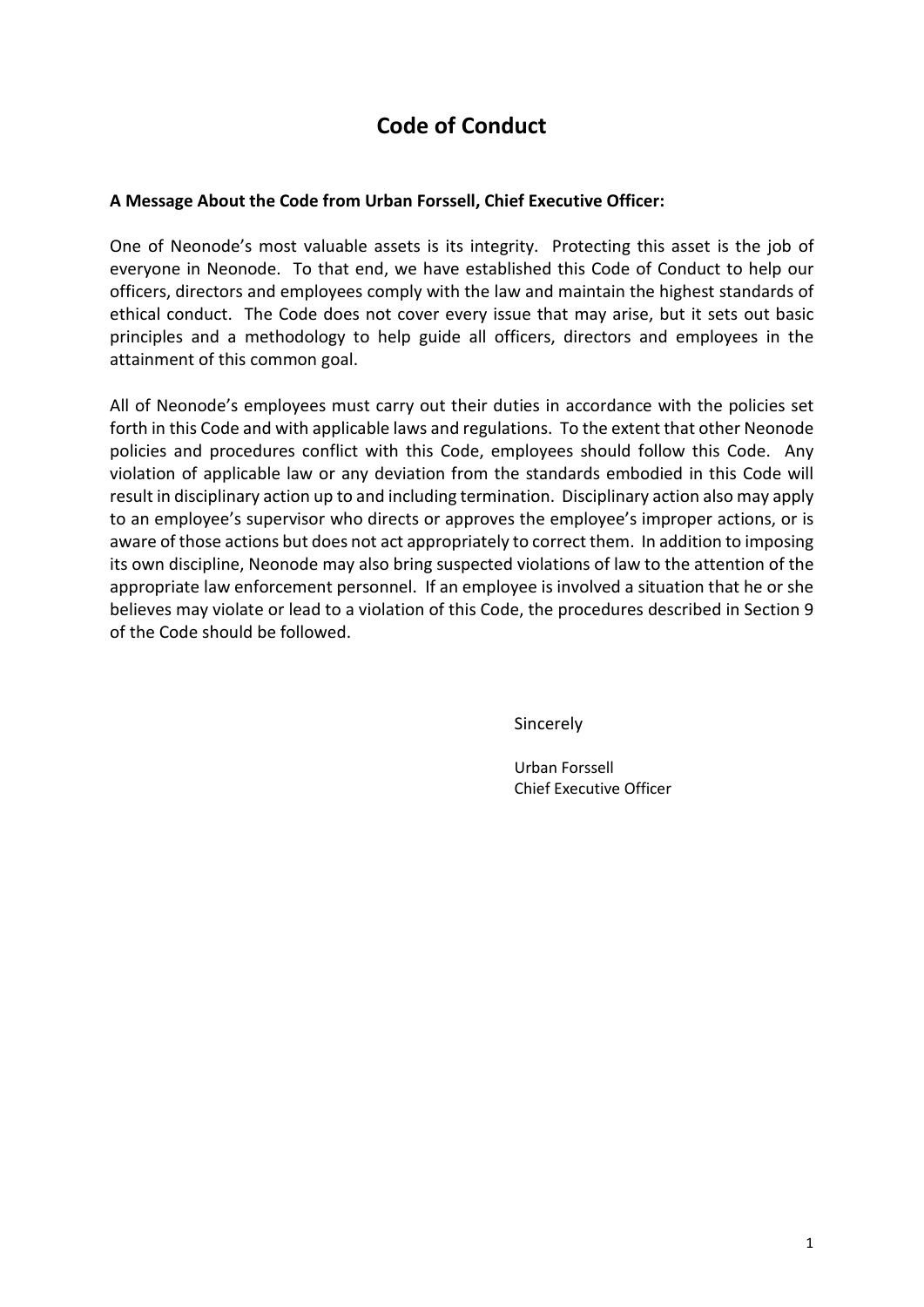# **Code of Conduct**

## **1. Policy Statement**

Neonode is committed to being a good corporate citizen. Neonode's policy is to conduct its business affairs honestly and in an ethical manner. That goal cannot be achieved unless each and every employee individually accepts his or her responsibility to promote integrity and demonstrate the highest level of ethical conduct in all of his or her activities. Activities that may call into question Neonode's reputation or integrity should be avoided. Neonode understands that not every situation is black and white. When an employee is faced with a business situation where he or she must determine the right thing to do, an employee should ask the following questions:

- $\Rightarrow$  Am I following the spirit, as well as the letter, of any law or Neonode policy?
- $\Rightarrow$  Would I want my actions reported publicly?
- $\Rightarrow$  What would my family, friends or neighbors think of my actions?
- $\Rightarrow$  Will there be any direct or indirect negative consequences for Neonode?

Every manager and supervisor are expected to take necessary actions to ensure compliance with this Code, to provide guidance and assist employees in resolving questions concerning the Code and to permit employees to express any concerns regarding compliance with this Code.

## **2. Compliance with Laws, Rules and Regulations**

#### *Neonode seeks to comply with both the letter and spirit of the laws and regulations in all jurisdictions in which it operates.*

Numerous federal, state and local laws and regulations define and establish obligations with which Neonode, its employees and agents must comply. Any employee or agent who violates these laws or regulations not only risks individual indictment, prosecution and penalties, and civil actions and penalties, but also subjects Neonode to the same risks and penalties. Any employee or agent who violates these laws may be subject to immediate disciplinary action, including possible termination of his or her employment or affiliation with Neonode. If you are uncertain whether a particular action or course of conduct is permissible, you should refrain from engaging in the action or conduct until a determination has been made by the appropriate officer. When faced with situations that require some knowledge of the law, employees should seek advice from supervisors, managers, the Compliance Officer, or other appropriate personnel.

Set forth below are some of the major federal, state and local laws applicable to Neonode and the industry in which we operate. This outline is not intended to identify all applicable laws.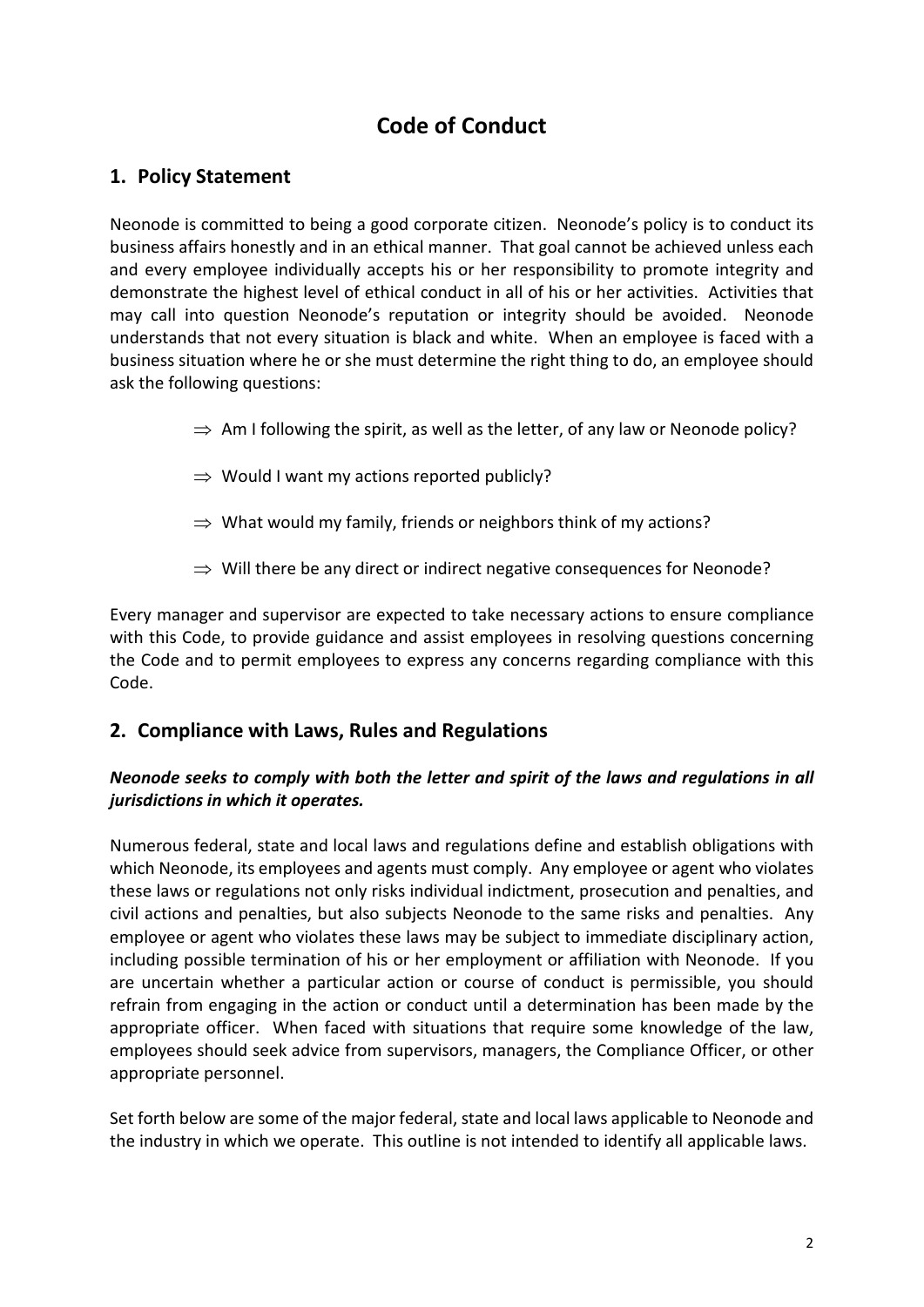- $\Rightarrow$  securities laws and such other laws as are enforced by the Securities and Exchange Commission;
- $\Rightarrow$  antitrust laws;
- $\Rightarrow$  employment laws;
- $\Rightarrow$  fraud laws:
- $\Rightarrow$  false statements and false claim laws;
- $\Rightarrow$  bribery and gratuity laws; and
- $\Rightarrow$  conspiracy laws.

As explained below, employees should always consult the Compliance Officer with specific questions. Employees should also refer to the Neonode Employee Handbook for additional policies and standards applicable to Neonode employees in day-to-day operations.

## **3. Fair Dealing**

#### *Our goal is to be regarded as a company that does business with integrity.*

Each employee should endeavor to deal fairly with Neonode's strategic partners, competitors, customers, suppliers, employees and anyone else that he or she has contact with in the course of performing his or her job. Under federal and state laws, Neonode is prohibited from engaging in unfair methods of competition, and unfair or deceptive acts and practices. It is illegal to engage in deceptive, unfair or unethical practices and to make misrepresentations in connection with sales activities. No employee should take unfair advantage of anyone through manipulation, concealment, abuse of privileged information, misrepresentation of material facts, or any other unfair-dealing practice.

Examples of prohibited conduct include, but are not limited to:

- $\Rightarrow$  making affirmative claims about Neonode's products without having a reasonable basis for doing so;
- $\Rightarrow$  bribery or payoffs to induce business or breaches of contracts by others;
- $\Rightarrow$  inducing improper disclosure of confidential information from past or present employees of other companies;
- $\Rightarrow$  acquiring a competitor's trade secrets through bribery or theft; or
- $\Rightarrow$  making false, deceptive or disparaging claims or comparisons about competitors or their products.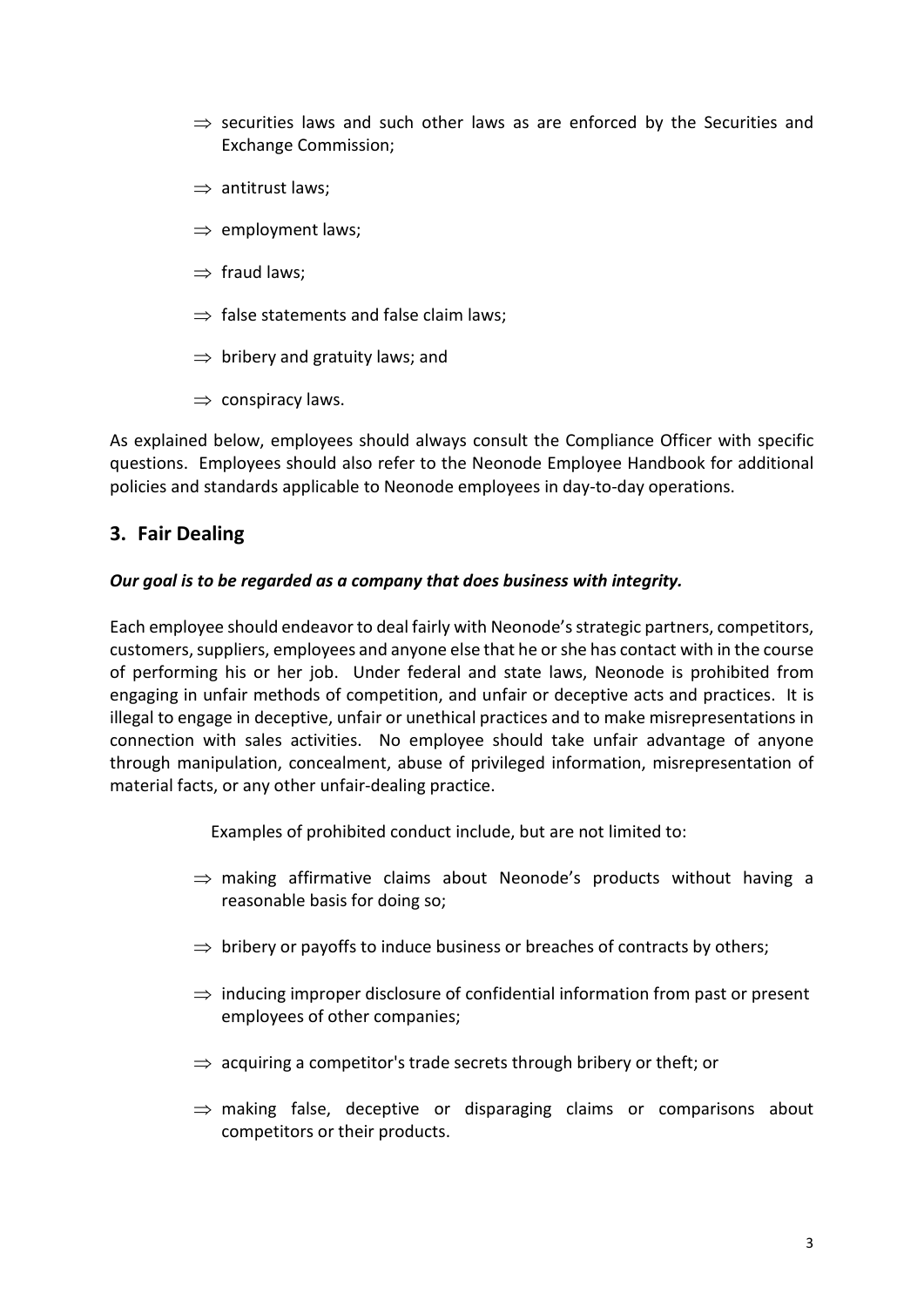In addition, public statements by or on behalf of Neonode should always be accurate, have a reasonable basis in fact, and should not be misleading. Public statements may include such things as publicity, investor or other presentations, and interviews.

## **4. Insider Trading**

## *Employees should never trade securities on the basis of confidential information acquired through their employment relationship.*

Federal law and Neonode policy prohibit employees, directly or indirectly, from purchasing or selling Neonode stock through the use of confidential information concerning Neonode. All non-public information about Neonode should be considered confidential information. This same prohibition applies to trading in the stock of other publicly held companies, such as existing or potential strategic partners, on the basis of confidential information. The "tipping" of others who might make an investment decision on the basis of this information is also illegal. If you have a question concerning appropriateness or legality of a particular securities transaction, it is imperative that you consult with Neonode's Compliance Officer. A more complete description of Neonode's Policy Against Insider Trading and Securities Fraud can be obtained from Neonode's Compliance Officer.

## **5. Conflicts of Interest and Corporate Opportunities**

## *An employee must avoid any situation in which his or her personal interests conflict or even appear to conflict with Neonode's interests. Employees owe a duty to Neonode not to compromise Neonode's legitimate interests and to advance such interests when the opportunity to do so arises in the course of the employee's employment.*

Employees should avoid entering into situations in which their personal, family or financial interests or loyalties may conflict with those of Neonode. Employees may not engage in activities that compete with Neonode or compromise its interests. Employees should not take for their own benefit opportunities discovered in the course of employment that the employee has reason to know would benefit Neonode. A conflict situation can arise:

- $\Rightarrow$  when an employee, officer, or director, or a member of his or her family, or an affiliate of any of such parties, receives improper personal benefits as a result of his or her position in Neonode;
- $\Rightarrow$  when an employee, officer, or director takes actions or has interests that make it difficult to perform his or her Neonode work objectively and effectively;
- $\Rightarrow$  where a Neonode employee, officer or director works simultaneously for a competitor;
- $\Rightarrow$  where an employee, officer or director has a financial interest in a competitor that may cause divided loyalty with Neonode or the appearance of divided loyalty;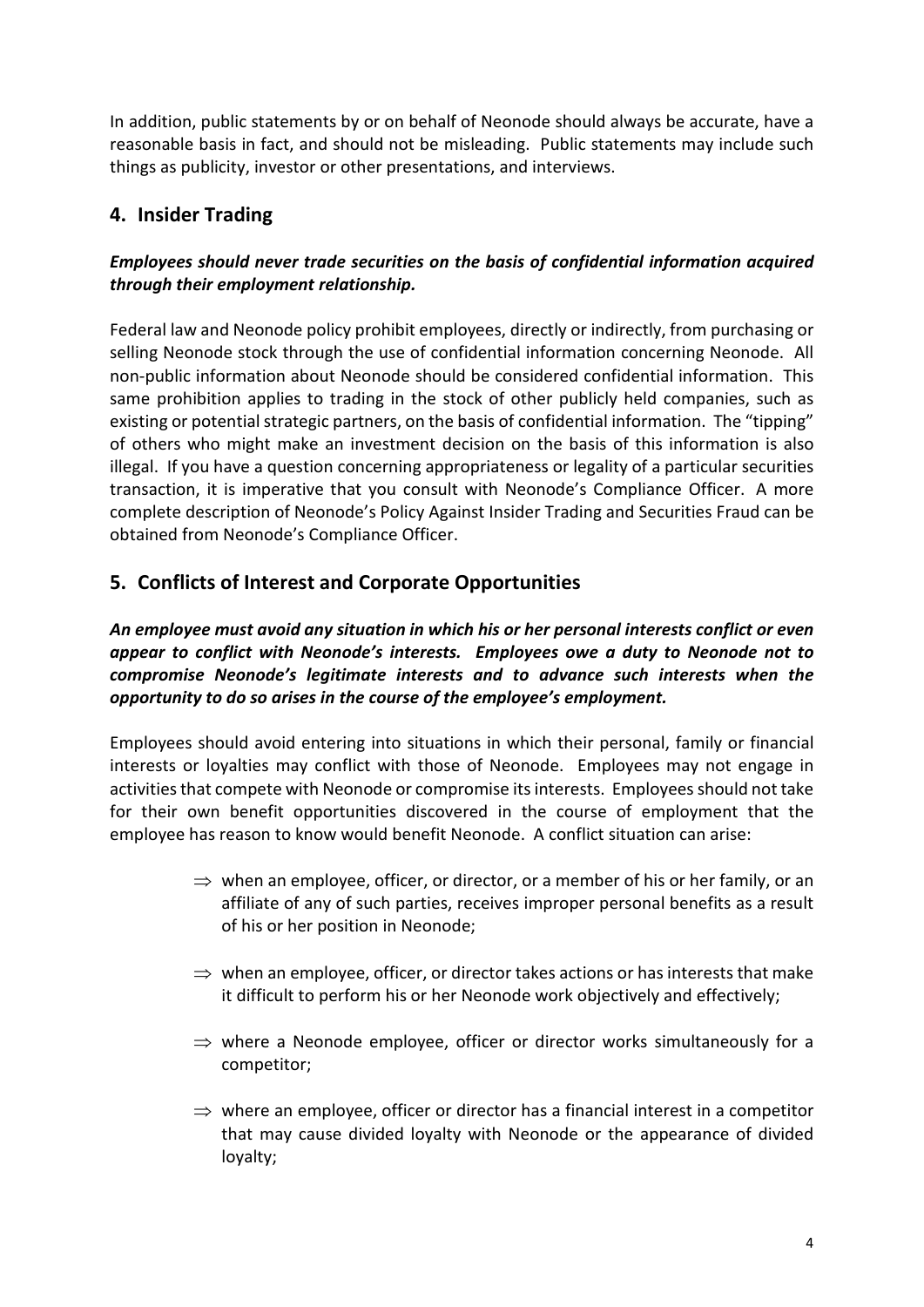- $\Rightarrow$  if an employee, officer or director acquires an interest in property (such as real estate, patent rights or securities) where Neonode has, or might have, an interest;
- $\Rightarrow$  through the making of loans to, or guarantees of obligations of, employees and their family members; or
- $\Rightarrow$  if any employee, officer or director divulges or uses Neonode's confidential information for his or her own personal or business purposes.

Conflicts are not always clear-cut. If an employee becomes aware of a conflict, potential conflict, or has a question as to a potential conflict, the employee should consult with higher levels of management or Neonode's Compliance Officer and/or follow the procedures described in Section 9 of the Code. If an employee becomes involved in a situation that gives rise to an actual conflict, the employee **must** inform higher levels of management or Neonode's Compliance Officer of the conflict. Please be aware that a member of management may not authorize conflict of interest matters without first seeking the approval of the Compliance Officer and filing with the Compliance Officer a written description of the activity. If a member of management is involved in the potential or actual conflict, that member of management should discuss the matter directly with the Compliance Officer. Officers and directors may seek authorization from the Audit Committee.

## **6. Confidentiality**

#### *All confidential information concerning Neonode obtained by employees, officers, and directors is the property of Neonode and must be protected.*

Confidential information includes all non-public information that might be of use to competitors, or harmful to Neonode, if disclosed. Employees must maintain the confidentiality of such information entrusted to them by Neonode, except when disclosure is authorized by Neonode or required by law. The obligation to keep this information confidential applies even to communications with family members.

In addition, because Neonode interacts with other companies and organizations, there may be times when an employee will learn confidential information about other companies before that information has been made available to the public. Employees must treat this information in the same manner as they are required to treat Neonode's confidential and proprietary information. There may even be times when employees must treat as confidential the fact that Neonode has an interest in, or is involved with, another company.

Examples of confidential information include, but are not limited to: Neonode's trade secrets and proprietary know-how; business trends and projections; information about financial performance; source codes; new product or marketing plans; pricing strategies; personnel data; information about potential acquisitions, divestitures and investments; stock splits, public or private securities offerings or changes in dividend policies or amounts; and information regarding existing or potential major design wins, contracts, orders or finance sources or the loss thereof.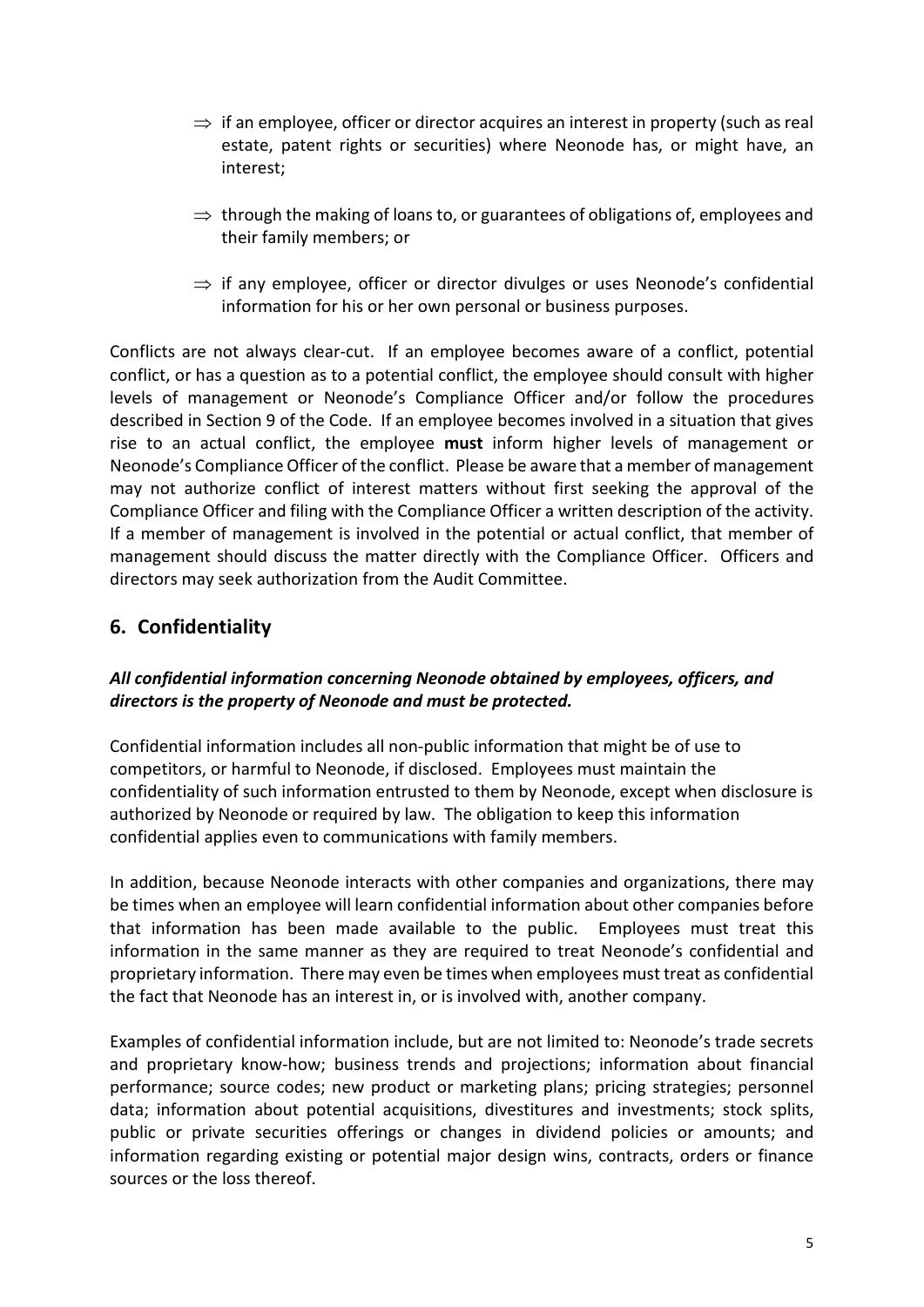The obligations of employees, officers and directors with respect to confidential information of Neonode continue even after their employment or director relationship with Neonode terminates. Each employee's confidentiality obligations, and express agreement to abide by such obligations, is set forth in each employee's confidentiality, nondisclosure and assignment agreement.

## **7. Protection and Proper Use of Company Assets**

#### *All employees should endeavor to protect Neonode's assets and ensure their proper use.*

Neonode assets are to be used only for legitimate business purposes of Neonode and only by authorized employees or their designees. This includes both tangible and intangible assets. Intangible assets include, but are not limited to: intellectual property such as: trade secrets and proprietary know-how; patents, trademarks and copyrights; business, marketing and service plans; research, engineering and manufacturing ideas; databases; Neonode records; salary information; and any unpublished financial data and reports. Unauthorized alteration, destruction, use, disclosure or distribution of these assets violates Neonode policy and this Code. Any such action, as well as theft or waste of, or carelessness in using, these assets have a direct adverse impact on Neonode's operations and profitability and will not be tolerated.

Neonode provides computers, voice mail, electronic mail (e-mail), and Internet access to certain employees for the purpose of achieving the Neonode's business objectives. As a result, Neonode has the right to access, reprint, publish, or retain any information created, sent or contained in any of Neonode's computers or e-mail systems of any Neonode machine. Employees may not use e-mail, the Internet or voice mail for any illegal purpose or in any manner that is contrary to Neonode's policies or the standards embodied in this Code.

No employee should make copies of, or resell or transfer (externally or internally), copyrighted publications, including software, manuals, articles, books, and databases being used in Neonode that were created by another entity and licensed to Neonode unless he or she is authorized to do so under the applicable license agreement or by the "fair use" doctrine, such as for "backup" purposes.

## **8. Maintenance of Corporate Books, Records, Documents and Accounts; Financial Integrity; Public Reporting**

## *The integrity of our records and public disclosure depends on the validity, accuracy and completeness of the information supporting the entries to our books of account.*

Neonode's corporate and business records should be completed accurately and honestly. The making of false or misleading entries, whether such entries relate to financial results or test results, is strictly prohibited. Neonode's records serve as a basis for managing its business and are important in meeting its obligations to customers, suppliers, creditors, employees and others with whom Neonode does business. As a result, it is important that Neonode's books, records and accounts accurately and fairly reflect, in reasonable detail, its assets, liabilities, revenues, costs and expenses, as well as all transactions and changes in assets and liabilities.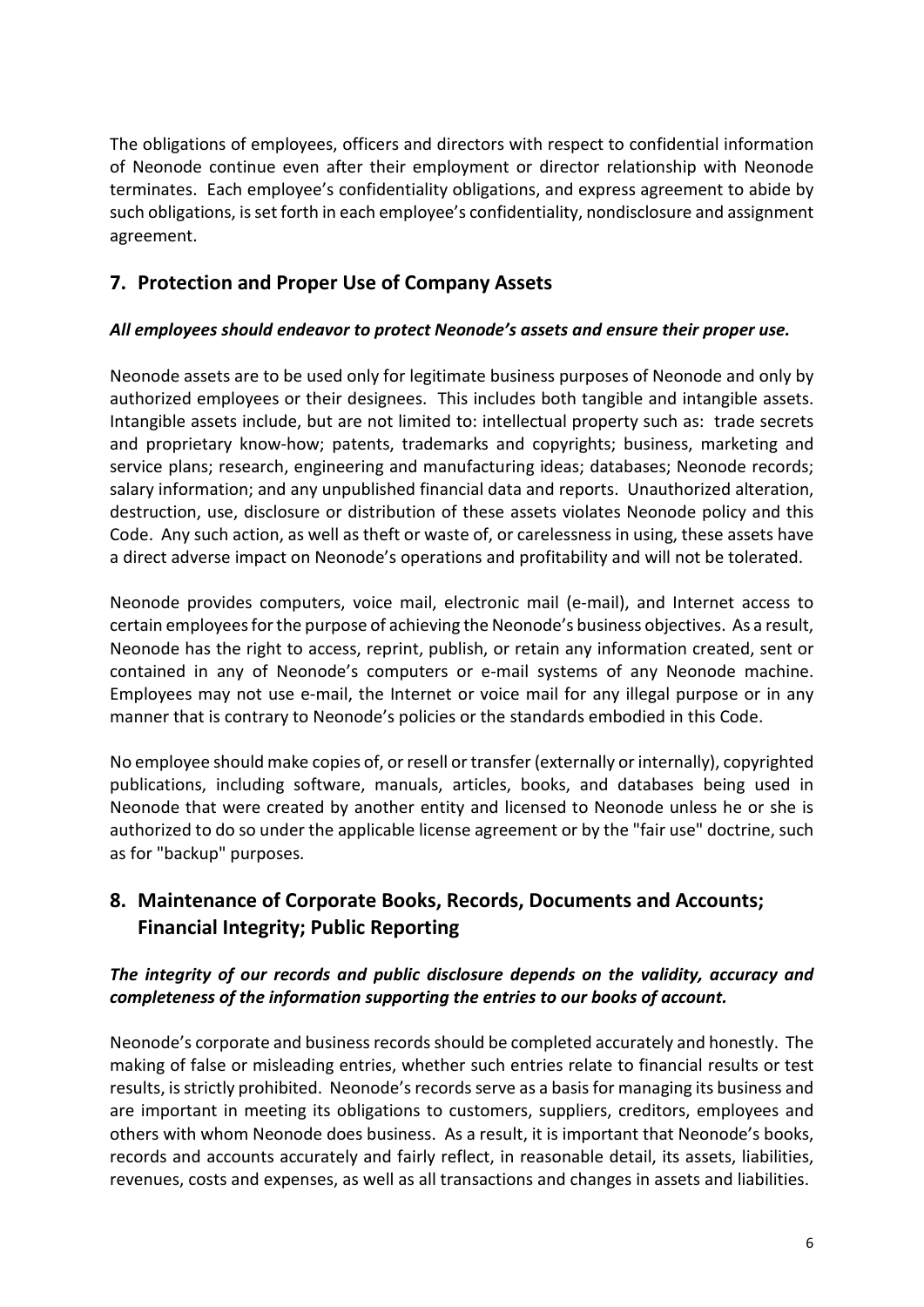Neonode requires that:

- $\Rightarrow$  no entry be made in its books and records that intentionally hides or disguises the nature of any transaction or of any of its liabilities, or misclassifies any transactions as to accounts or accounting periods;
- $\Rightarrow$  transactions be supported by appropriate documentation;
- $\Rightarrow$  the terms of sales and other commercial transactions be reflected accurately in the documentation for those transactions and all such documentation be reflected accurately in Neonode's books and records;
- $\Rightarrow$  employees comply with Neonode's system of internal controls; and
- $\Rightarrow$  no cash or other assets be maintained for any purpose in any unrecorded or "off-the-books" fund.

Neonode's accounting records are also relied upon to produce reports for its management, stockholders and creditors, as well as for governmental agencies. In particular, Neonode relies upon its accounting and other business and corporate records in preparing the periodic and current reports that it files with the SEC. Securities law requires that these reports provide full, fair, accurate, timely and understandable disclosure and fairly present Neonode's financial condition and results of operations. Employees who collect, provide or analyze information for or otherwise contribute in any way in preparing or verifying these reports should strive to ensure that Neonode's financial disclosure is accurate and transparent and that Neonode's reports contain all of the information about Neonode that would be important to enable stockholders and potential investors to assess the soundness and risks of Neonode's business and finances and the quality and integrity of Neonode's disclosures. In addition:

- $\Rightarrow$  no employee may take or authorize any action that would cause Neonode's financial records or financial disclosure to fail to comply with generally accepted accounting principles, the rules and regulations of the SEC or other applicable laws, rules and regulations;
- $\Rightarrow$  all employees must cooperate fully with Neonode's accounting and internal auditing departments and personnel, as well as its independent public accountants and counsel, respond to their questions with candor and provide them with complete and accurate information to help ensure that Neonode's books and records, as well as Neonode's reports filed with the SEC, are accurate and complete; and
- $\Rightarrow$  no employee should knowingly make (or cause or encourage any other person to make) any false or misleading statement in any of the Neonode's reports filed with the SEC or knowingly omit (or cause or encourage any other person to omit) any information necessary to make the disclosure in any of Neonode's reports accurate in all material respects.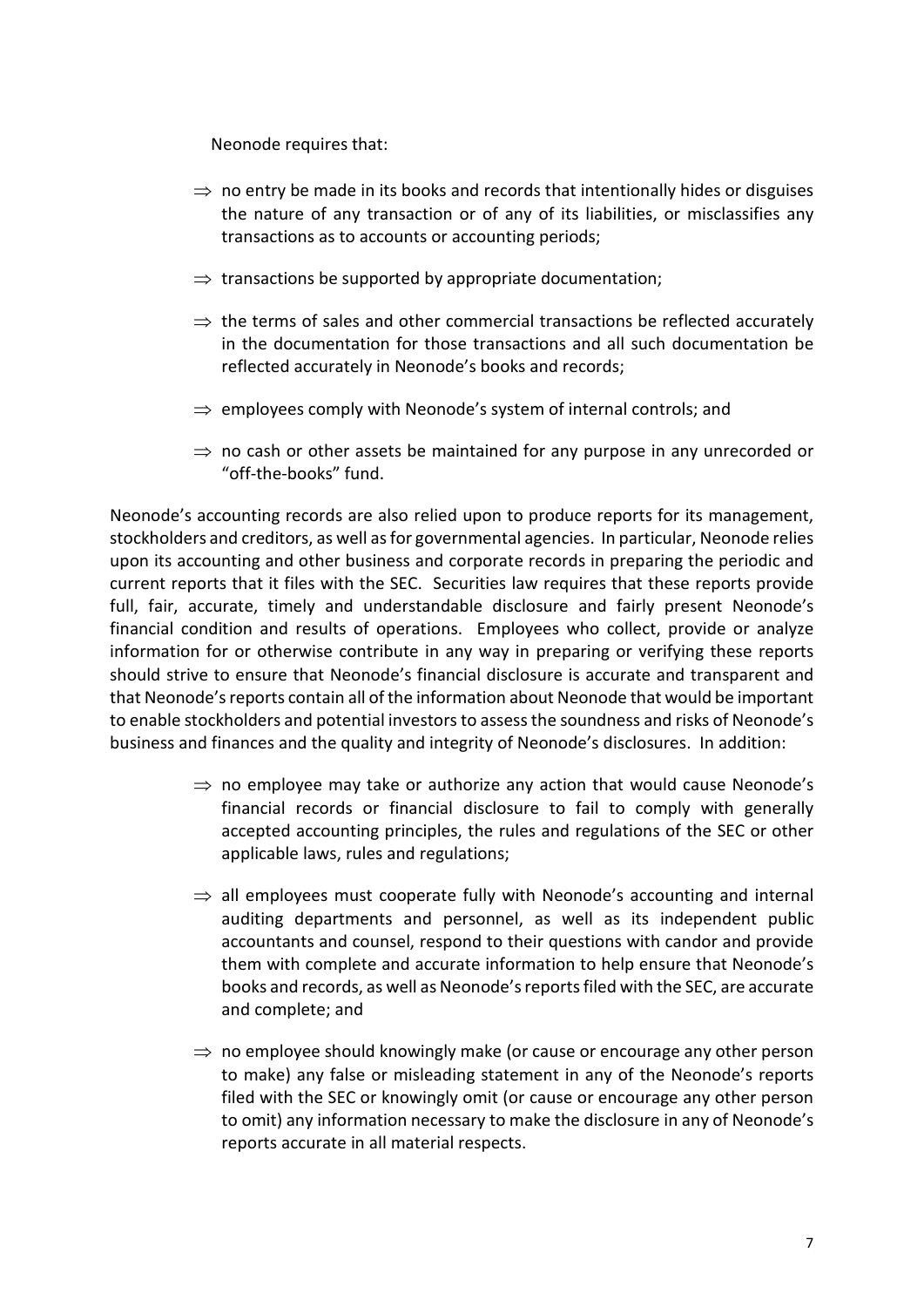Any employee who becomes aware of any departure from these standards has a responsibility to report his or her knowledge promptly to a supervisor, the Compliance Officer, or other appropriate personnel as described in Section 9 of the Code.

## **9. Reporting Violations of Company Policies and Receipt of Complaints Regarding Financial Reporting or Accounting Issues**

### *All employees should report any violation or suspected violation of this Code.*

Neonode's efforts to ensure observance of, and adherence to, the goals and policies outlined in this Code mandate that employees bring any instance, occurrence or practice that they, in good faith, believe is inconsistent with or in violation of this Code to the attention of their supervisors, managers or other appropriate personnel. The following is an approach to dealing with potential problem situations. For a more complete description of this policy, please refer to Neonode's Whistleblowing and Complaint Policy.

∗ Discuss possible problems with a supervisor or other member of Neonode management. In the event you believe a violation of the Code has occurred or you have observed or become aware of conduct that appears to be contrary to the Code, immediately discuss the situation with your supervisor. If you receive a complaint or concern, or notice of a complaint or concern, regarding Neonode's financial disclosure, accounting, internal controls or audits, you must immediately advise your supervisor. If you feel it would be inappropriate to discuss the issue with your supervisor, you should contact the Compliance Officer. If you feel it would be inappropriate to discuss the issue with the Compliance Officer, please send an e-mail with your concerns to the confidential e-mail address [audit@neonode.com](mailto:audit@neonode.com) or auditcommittee@neonode.com. These e-mail accounts are monitored by a member of Neonode's Audit Committee and the only employee of Neonode that has access to it is the network administrator. If you want absolute certainty that your concern is only known to the Audit Committee, or that your submission is completely anonymous, please mail a letter (anonymous if desired) describing the circumstances surrounding the matter to the following address:

> Chairman of the Audit Committee Reed Smith LLP P.O. Box 10012 Palo Alto, CA 94303 USA Attn: Wendy Grasso

These resources will promptly listen to your concerns and assess the situation.

∗ Use common sense and good judgment; Act in good faith. Every employee and manager are expected to become familiar with and to understand the requirements of the Code. If you become aware of a suspected violation, don't try to investigate it or resolve it on your own. Prompt disclosure to the appropriate parties is vital to ensuring a thorough and timely investigation and resolution. A violation of the Code is a serious matter and could have legal implications. Allegations of such behavior are not taken lightly and should not be made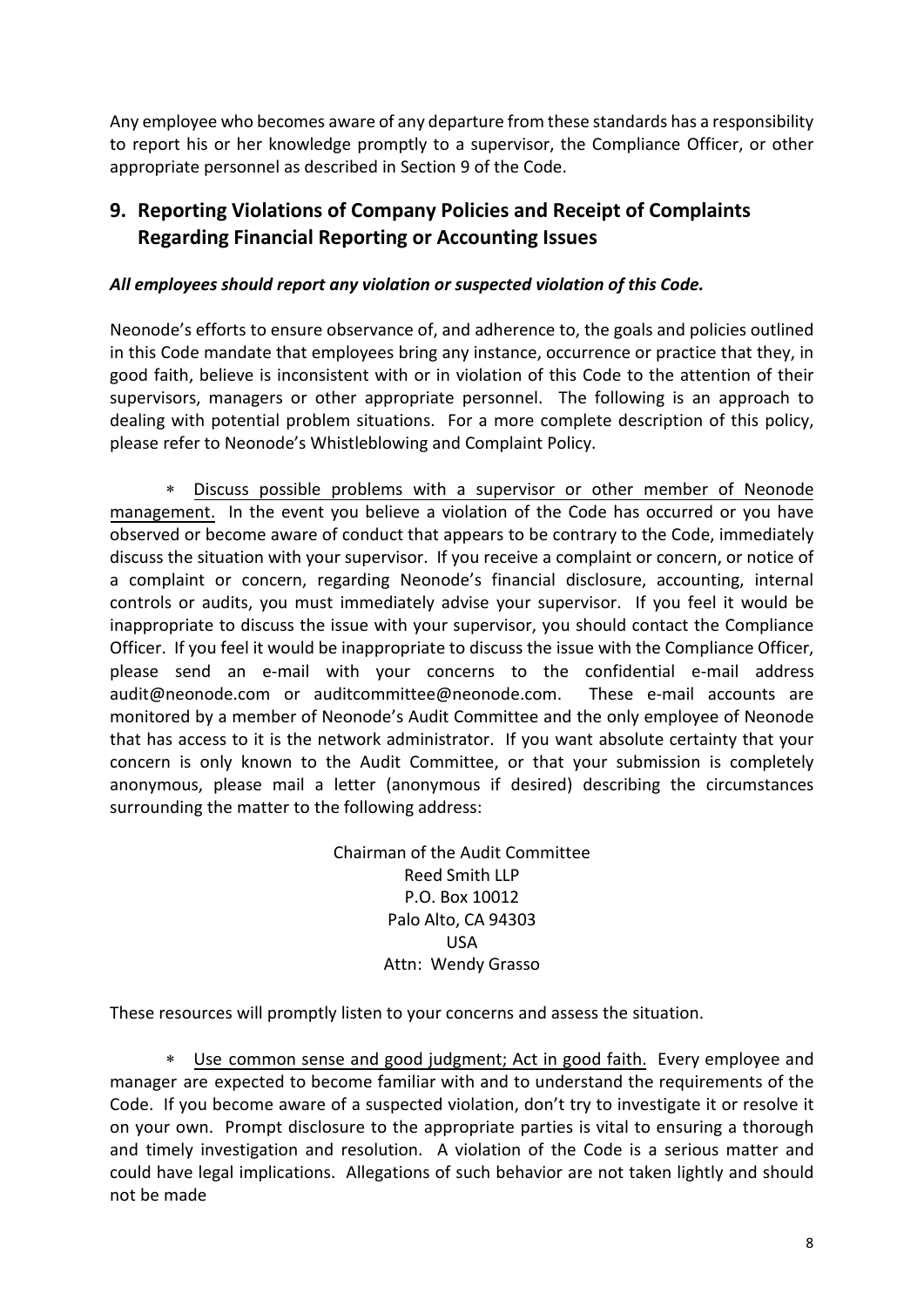to embarrass someone or put him or her in a false light. Reports of suspected violations should always be made in good faith.

∗ Internal investigation. When an alleged violation of the Code is reported, Neonode or the Audit Committee, as appropriate, shall take appropriate action in accordance with the compliance procedures outlined in Section 12 of the Code. Employees are expected to cooperate in internal investigations of misconduct.

∗ No fear of retaliation. It is a federal crime for anyone to intentionally retaliate against any person who provides truthful information to a law enforcement official concerning a possible violation of any federal law. In cases in which an employee reports a suspected violation in good faith and is not engaged in the questionable conduct, Neonode will attempt to keep its discussions and actions confidential to the greatest extent possible. In the course of its investigation, Neonode may find it necessary to share information with others on a "need to know" basis. No retaliation shall be taken against employees for reporting alleged violations while acting in good faith.

## **10.Publication of the Code of Business Conduct**

The most current version of Neonode's Code of Business Conduct will be posted and maintained on Neonode's intranet and will be made publicly available in such manner as may be required by the rules and regulations of the Securities and Exchange Commission and the listing standards of the Nasdaq Stock Market.

## **11.Waivers of the Code of Business Conduct**

Any waiver of this Code for executive officers (including, where required by applicable laws, the principal executive officer, principal financial officer, principal accounting officer or controller (or persons performing similar functions)) or directors may be made only by the Audit Committee and will be disclosed to stockholders to the extent required by applicable laws, rules and regulations and the listing standards of the Nasdaq Stock Market.

## **12.Compliance Procedures**

Neonode has established this Code of Business Conduct as part of its overall policies and procedures. The Code applies to all Neonode employees in all locations. The Code is based on Neonode's core values, good business practices and applicable law. The existence of a Code, however, does not ensure that directors, officers and employees will comply with it or act in a legal and ethical manner. To achieve optimal legal and ethical behavior, the individuals subject to the Code must know and understand the Code as it applies to them and as it applies to others. All employees must champion the Code and assist others in knowing and understanding it.

∗ Compliance. Every employee, officer and director are expected to become familiar with and understand the requirements of the Code. Most important, each of those persons must comply with it.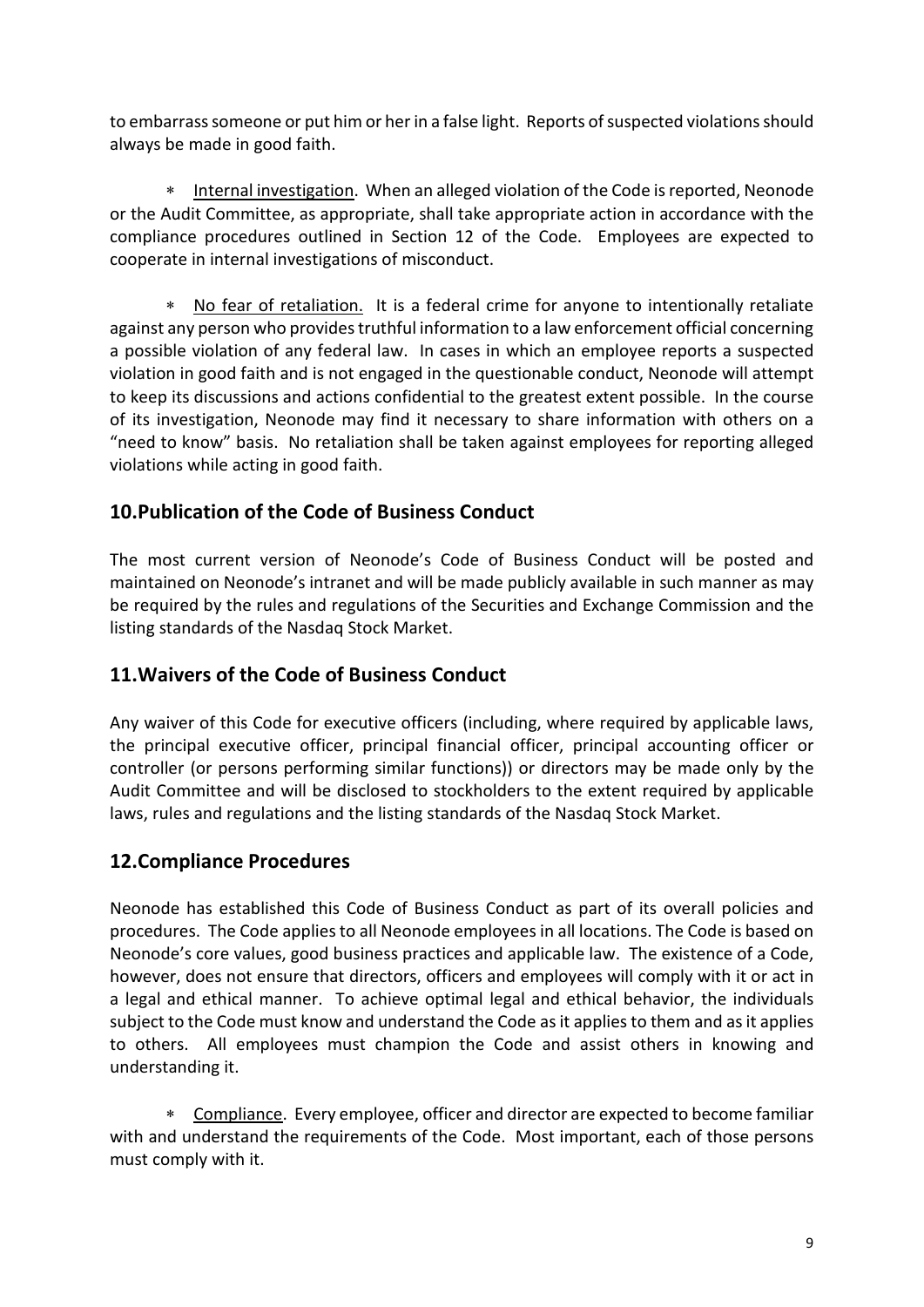∗ Management Responsibility. Neonode's CEO shall be responsible for ensuring that the Code is established and effectively communicated to all employees. Although the day-today compliance issues will be the responsibility of Neonode's managers, the CEO has ultimate accountability with respect to the overall implementation of and successful compliance with the Code.

∗ Compliance Officer. The Audit Committee shall select an employee to act as the Compliance Officer. The Compliance Officer is currently Ulf Mårtensson, Executive Vice President.The Compliance Officer will, with the assistance and cooperation of Neonode's executives and managers, foster an atmosphere where employees are comfortable in communicating and/or reporting concerns and possible Code violations.

∗ Screening and Retention of Employees. Neonode shall exercise due diligence when hiring and promoting employees and, in particular, when conducting an employment search for a position involving the exercise of substantial discretionary authority, such as a member of the executive team, a senior management position or an employee with financial management responsibilities. Neonode shall make reasonable inquiries into the background of each individual who is a candidate for such a position. All such inquiries shall be made in accordance with applicable law and good business practice. In addition, in the event an employee in a position that exercises substantial discretionary authority engages in illegal or unethical behavior in connection with his/her services to Neonode or is convicted of, or pleads guilty or no contest to allegations that he/she committed a crime involving moral turpitude, that individual shall be removed from his/her position and not assigned to any other position involving the exercise of substantial discretionary authority, and may be subject to disciplinary action, up to and including termination of employment.

∗ Access to the Code. All employees may access the Code on Neonode's internal website. In addition, each current employee will be provided with a copy of the Code. New employees will receive a copy of the Code as part of their new hire introduction. From time to time, Neonode will sponsor employee training programs in which the Code and other Neonode policies and procedures will be discussed.

∗ Monitoring. The officers of Neonode shall be responsible for reviewing the Code with all of Neonode's managers. In turn, Neonode's managers with supervisory responsibilities should review the Code with his/her direct reports. The manager is the "go to" person for employee questions and concerns, especially in the event of a potential violation. The manager will immediately report any known violations or allegations to the Compliance Officer. The managers will work with the Compliance Officer in assessing areas of concern, potential problems and overall compliance with the Code and other related policies.

Internal Investigation. When an alleged violation of the Code is reported, Neonode or the Audit Committee, as appropriate, shall take prompt and appropriate action in accordance with the law and regulations and otherwise consistent with good business practice. The Compliance Officer or Chairman of the Audit Committee, as applicable, shall assess the situation and determine the appropriate course of investigation. Investigations shall be documented, as appropriate.